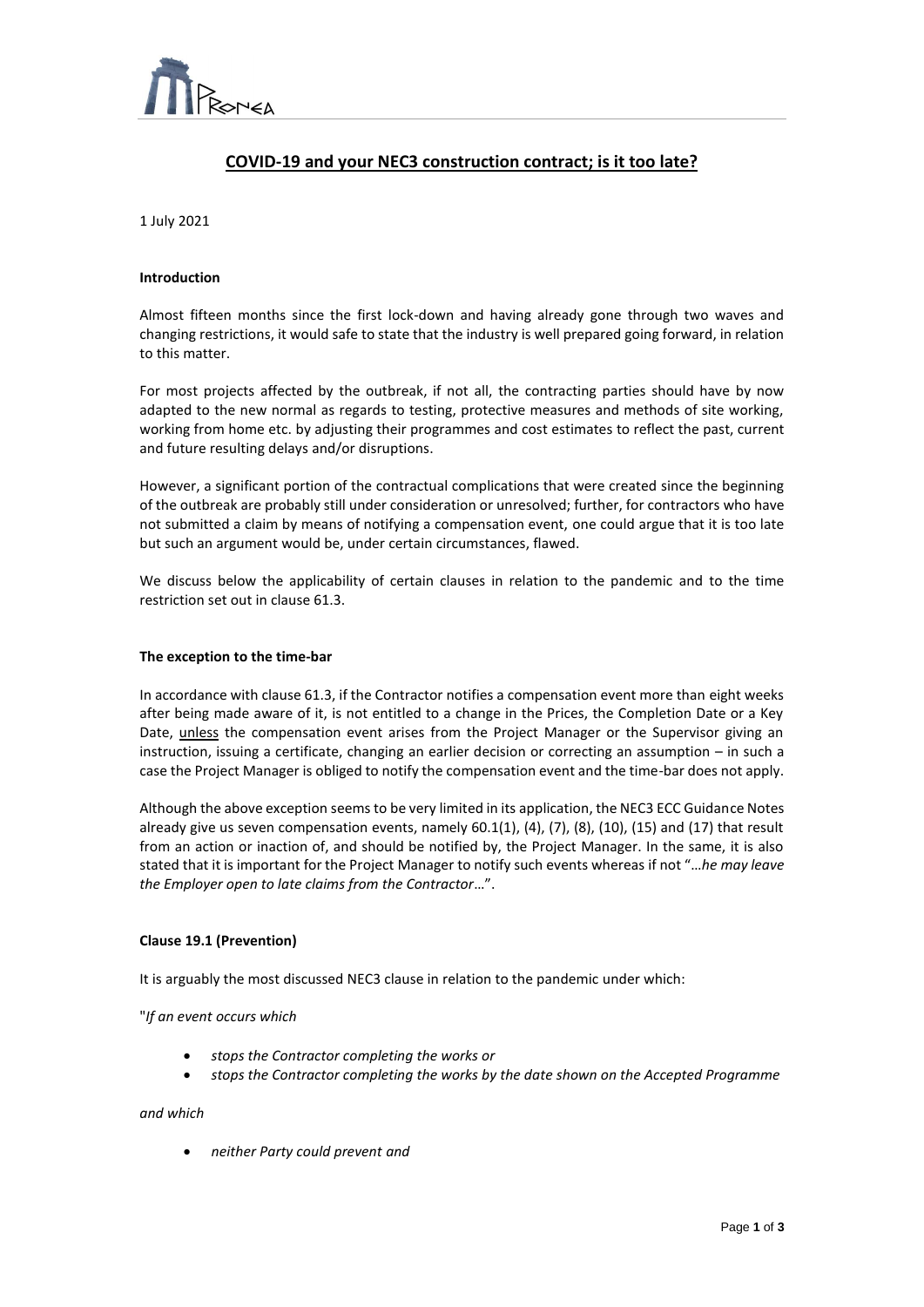

• *an experienced contractor would have judged at the Contract Date to have such a small chance of occurring that it would have been unreasonable for him to have allowed for it,*

 $\overline{a}$ 

*the Project Manager gives an instruction to the Contractor stating how he is to deal with the event.*"

The difficulties arising under this clause have been examined in our last year's article<sup>1</sup> and the applicable compensation event from those listed in clause 60.1 is (19).

The interesting and at the same time challenging aspect of this clause is that it obliges the Project Manager to issue an instruction on how to deal with the event. Provided that such an instruction has not been given, the provision could potentially render any time-bar restrictions pursuant to clause 61.3 unenforceable; admittedly, clause 61.3 refers to an instruction which is given by the Project Manager or Supervisor, however if that instruction was not given although it should have been, the decision in the case of *Northern Ireland Housing Executive v Healthy Buildings<sup>2</sup>* (regarding an NEC3 Professional Services Contract) could provide valuable aid to the Contractor.

### **Secondary Option clause X2 (Change in the law)**

Provided that Secondary Option clause X2 (X2.1 - Changes in the law) is included in Contract Data Part 1 of the contract in question, a change in the law of the country in which the Site is located is a compensation event if it occurs after the Contract Date. Any new legislation regarding the measures / restrictions for tackling the outbreak would qualify as a compensation event provided that it is affecting the construction operations.

However, published Government guidance could not easily qualify as a "change in the law" in accordance with X2.1 (or even as a state statute, ordinance, decree, regulation or by-law of a local authority as clarified in the NEC3 ECC Guidance Notes for this clause), and one would have to identify Government new legislation that would constitute (directly or indirectly) the "change in the law" relevant to the works.

If the above hurdles are overcome, the compensation event under this clause should be or have been notified within the eight weeks set out in clause 61.3.

#### **Other compensation events**

Clause 60.1 contains a list of 19 items that are compensation events. Some of these could relate (directly or indirectly) to the pandemic:

- (1): An instruction from the Project Manager changing the Works Information as a result of the outbreak; e.g. the Employer could be considering scope reduction or modifications so as to adjust to the current or projected conditions or requirements.
- (2): The Employer does not allow access to and use of a part of the Site by the later of the *access date* and the date shown in the Accepted Programme; that could be a unilateral decision by the Employer due to operational restrictions.
- (3): The Employer does not provide something which it is to provide by the date shown in the Accepted Programme; a delay in the issuance of a permit or in the provision of information could be an indirect result of the pandemic and / or restrictions imposed.
- (4): The Project Manager gives an instruction to stop or not to start any work or to change a Key Date; given the uncertainty of the severity or duration of the outbreak, the Employer (through the Project Manager) could consider such an action.